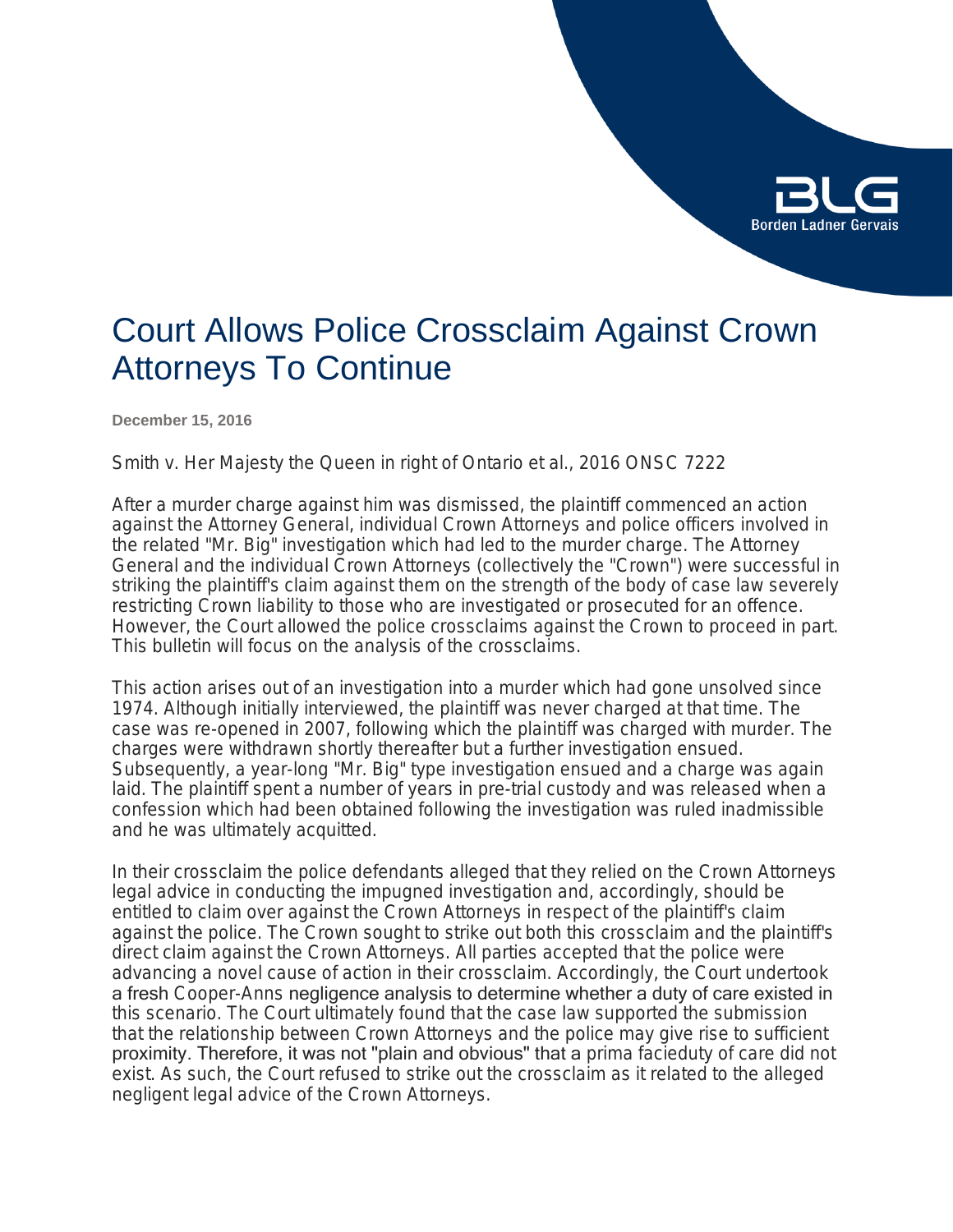The Crown also relied on s. 8 of the Ministry of the Attorney General Act ("MAGA") which is designed to provide personal immunity for individual Crown Attorneys. This was cast as a question of law. Section 8 of MAGA states that no action shall be commenced against the Crown by a "*person who is or was the subject of a prosecution*, in respect of any act done or omitted to be done in the performance or purported performance of a duty or authority *in relation to the prosecution*." The Court allowed the crossclaims to continue against the Crown Attorneys as it was clear that the police defendants were not persons who were the subject of a prosecution, a requirement under s. 8(1).

The decision raises the interesting issue of whether there can be shared responsibility between police investigators and advising Crown Attorney's in the event of a successful claim by a plaintiff who asserts that a given investigation was negligently conducted.

By:

[Jonathan Thoburn](https://www.blg.com/en/people/t/thoburn-jonathan)

Services:

**[Insurance Claim Defence,](https://www.blg.com/en/services/practice-areas/disputes/insurance-claim-defence) [Municipal Liability](https://www.blg.com/en/services/practice-areas/disputes/municipal-liability)** 

# **BLG | Canada's Law Firm**

As the largest, truly full-service Canadian law firm, Borden Ladner Gervais LLP (BLG) delivers practical legal advice for domestic and international clients across more practices and industries than any Canadian firm. With over 725 lawyers, intellectual property agents and other professionals, BLG serves the legal needs of businesses and institutions across Canada and beyond – from M&A and capital markets, to disputes, financing, and trademark & patent registration.

### **[blg.com](http://www.blg.com)**

## **BLG Offices**

#### **Calgary**

Centennial Place, East Tower 520 3rd Avenue S.W. Calgary, AB, Canada T2P 0R3 T 403.232.9500

F 403.266.1395

### **Montréal**

1000 De La Gauchetière Street West Suite 900 Montréal, QC, Canada H3B 5H4

T 514.954.2555 F 514.879.9015

### **Ottawa**

World Exchange Plaza 100 Queen Street Ottawa, ON, Canada K1P 1J9 T 613.237.5160 F 613.230.8842

#### **Toronto**

Bay Adelaide Centre, East Tower 22 Adelaide Street West Toronto, ON, Canada M5H 4E3 T 416.367.6000 F 416.367.6749

#### **Vancouver**

1200 Waterfront Centre 200 Burrard Street Vancouver, BC, Canada V7X 1T2 T 604.687.5744 F 604.687.1415

The information contained herein is of a general nature and is not intended to constitute legal advice, a complete statement of the law, or an opinion on any subject. No one should act upon it or refrain from acting without a thorough examination of the law after the facts of a specific situation are considered. You are urged to consult your legal adviser in cases of specific questions or concerns. BLG does not warrant or guarantee the accuracy, currency or completeness of this publication. No part of this publication may be reproduced without prior written permission of Borden Ladner Gervais LLP. If this publication was sent to you by BLG and you do not wish to receive further publications from